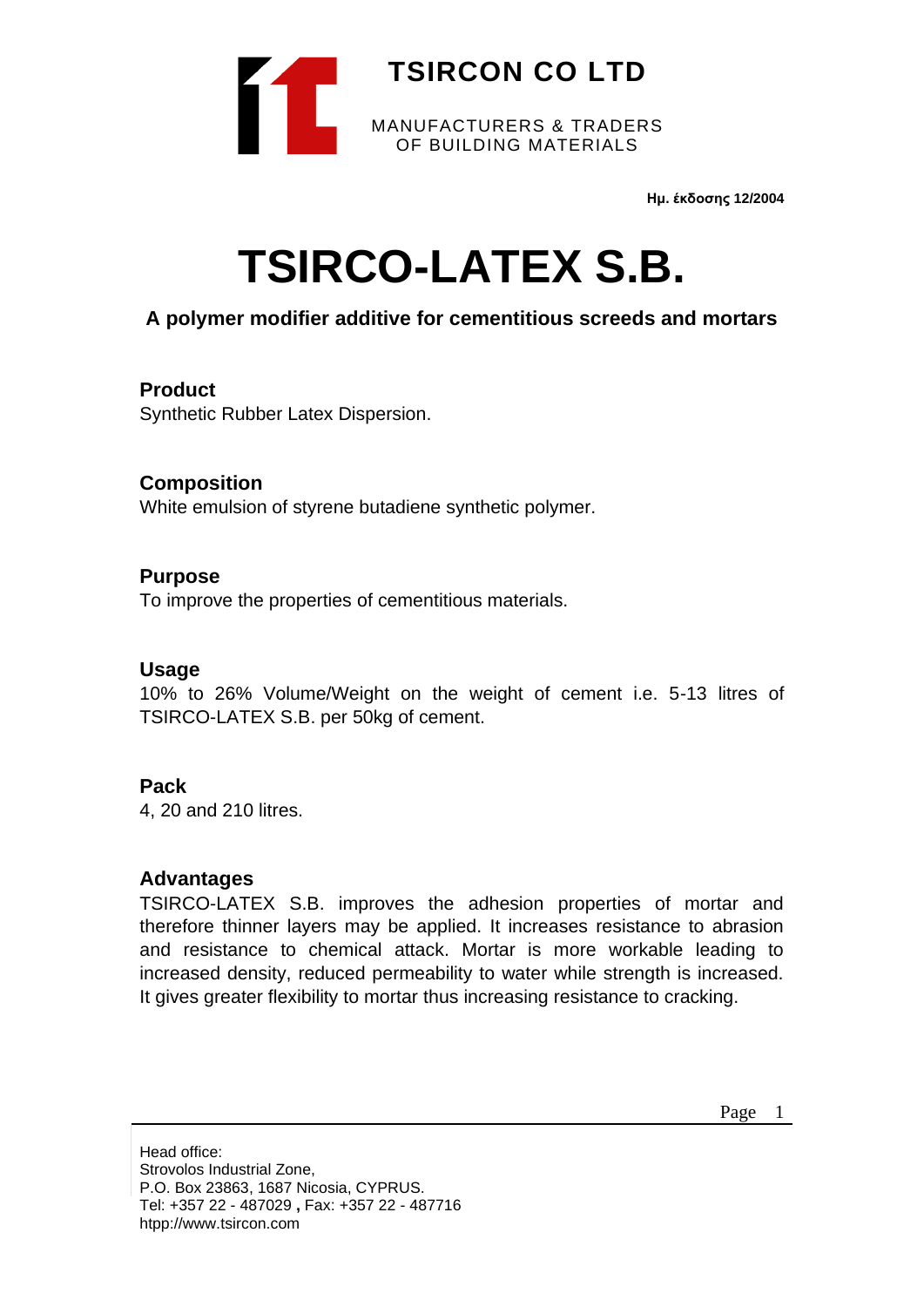**TSIRCON CO LTD** MANUFACTURERS & TRADERS OF BUILDING MATERIALS

#### **Introduction**

TSIRCO-LATEX S.B. is specifically formulated to be used as an admixture with cement mixtures. It improves the mechanical properties of concrete and mortars by providing a polymer lattice within the cementitious matrix. This leads to better mixing of the aggregates with the binder, thereby increasing resistance to abrasion. The use of TSIRCO-LATEX S.B. improves the adhesion of mortar to various substrates such as mature concrete. As a primer, TSIRCO-LATEX S.B. improves bonding. Cement slurry containing TSIRCO-LATEX S.B. is also a good bonding agent. When added to concrete and mortars, TSIRCO-LATEX S.B. increases their tensile strength by 20% to 50%, depending upon the dosage used. Workability of fresh concrete or mortar containing TSIRCO-LATEX S.B. increases allowing reduction of the water cement ratio. This leads to a stronger mix and the hardened material is less permeable to water.

#### **Typical properties**

**Composition:** A milky-white emulsion of styrene-butadiene. **Solids content:** 44.5%. **Specific gravity:** 1.01 **pH:** 10.5 approx.

#### **Dosage**

Depending on the intended use, the normal dosage of TSIRCO-LATEX S.B. should be in the range of 10% to 26% of the weight of cement used. The effect on setting and hardening will be insignificant at this range. If the dosage is increased, the cement will hydrate at a slower rate, and if used in thin screeds care must be taken for protection against premature drying.

#### **Where to use**

TSIRCO-LATEX S.B. has been developed to serve a wide range of applications for construction work as well as specialised uses such as an adhesive. Common applications include: Durable renders and screeds, floor repairs, crack sealings, tile bedding and for the construction of acid resistant floors in dairy plants, abattoirs e.t.c.

Page 2

Head office: Strovolos Industrial Zone, P.O. Box 23863, 1687 Nicosia, CYPRUS. Tel: +357 22 - 487029 **,** Fax: +357 22 - 487716 htpp://www.tsircon.com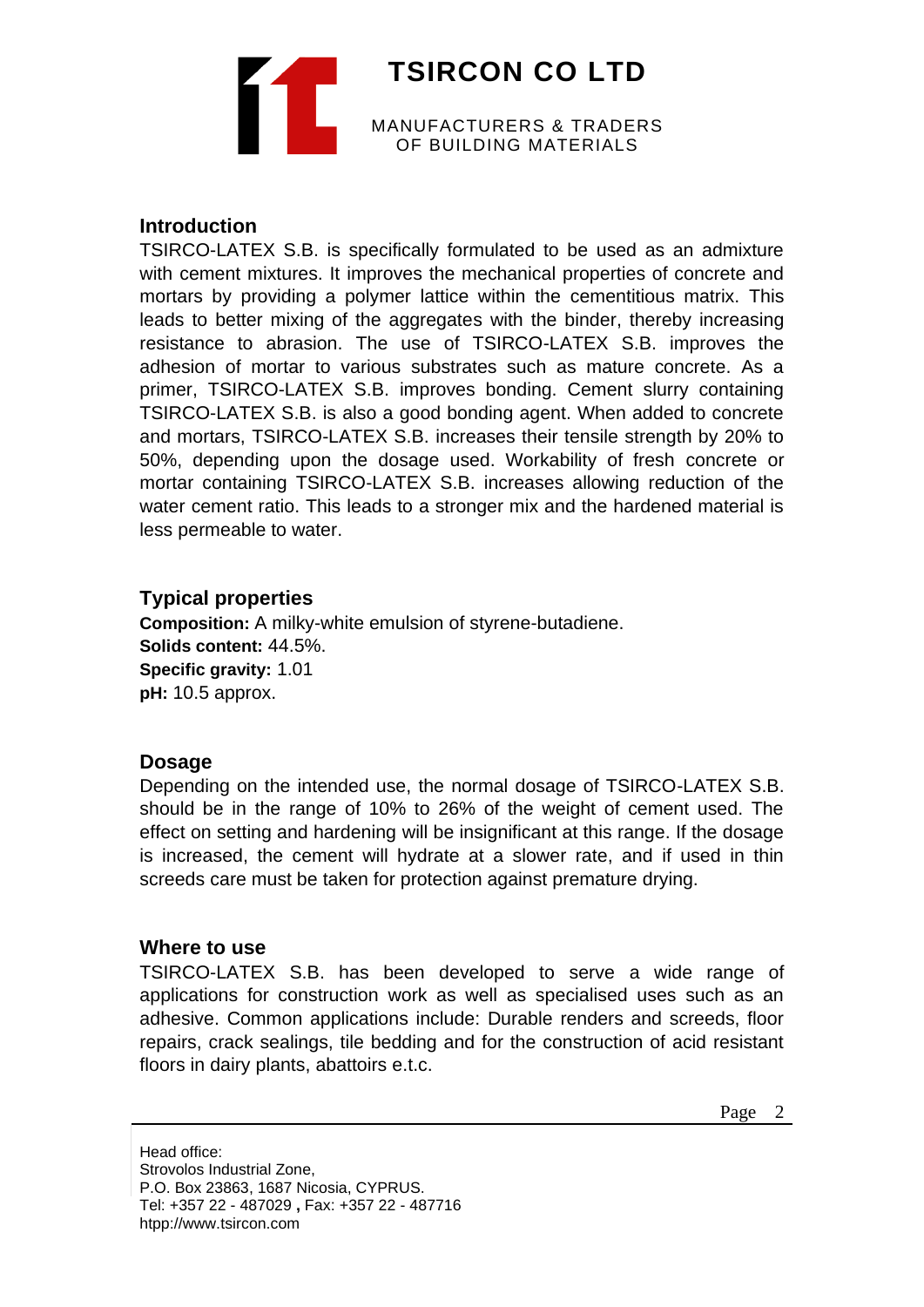## **TSIRCON CO LTD** MANUFACTURERS & TRADERS OF BUILDING MATERIALS

#### **How to use**

TSIRCO-LATEX S.B. can be best added to concrete or mortar by diluting it first into the mixing water. The TSIRCO-LATEX S.B. water mixture should be in the ratio of 1:1 to 1:4. TSICO-LATEX S.B. is suitable for use with all Portland Cements as well as High Alumina Cements. To achieve good adhesion of screeds or coatings to the substrate, ensure that substrate is sound, clean and dust free. Use mechanical means to remove any kind of oil, grease or organic contamination. For application of slabs or screeds to existing concrete, surface must be rough. Smooth surfaces must be scrabbled lightly before application of the fresh mix. Always moisten the substrate with water before placing the modified mortar or concrete. If the substrate is to be primed with a cement slurry incorporating TSIRCO-LATEX S.B., use a stiff brush or broom and work well into the surface, then place the systems which are to be bonded while the primer is still tacky.

| <b>Application</b>              | <b>Cement: Sand ratio</b> | <b>Tsirco-Latex S.B:</b><br><b>Water ratio</b> |
|---------------------------------|---------------------------|------------------------------------------------|
| Paving patching/screeds         | 1:2 to 1:3                | 1:1 to 1:3                                     |
| Levelling, jointing             | 1:1 to 1:3                | 1:1 to 1:3                                     |
| Bonding, priming coats          | 1:1 to 1:2                | 1:1                                            |
| Bedding tiles, kerbstones, etc. | 1:2 to $1:3$              | 1:2 to 1:3                                     |
| Rendering                       | 1:3 to 1:4                | 1:2 to 1:4                                     |
| Grouts                          | 1:1                       | 1:2 to 1:3                                     |

Suggested guidelines for mortar compositions for various uses:

For screeds and coatings requiring high flexibility values and increased resistance to abrasion and chemical contamination, you may increase the TSIRCO-LATEX S.B. to water ratio up to 2:1. Modified mortars and concretes with TSIRCO-LATEX S.B. give superior mechanical qualities over unmodified mixes. Mortars treated with TSIRCO-LATEX S.B. usually harden more slowly than normal mortar.

In very hot weather conditions, in order to avoid rapid drying out, after the mix has been applied, wet the surface with water as soon as the mortar has set. For outdoor cases drying out may be prevented by the application of a curing membrane.